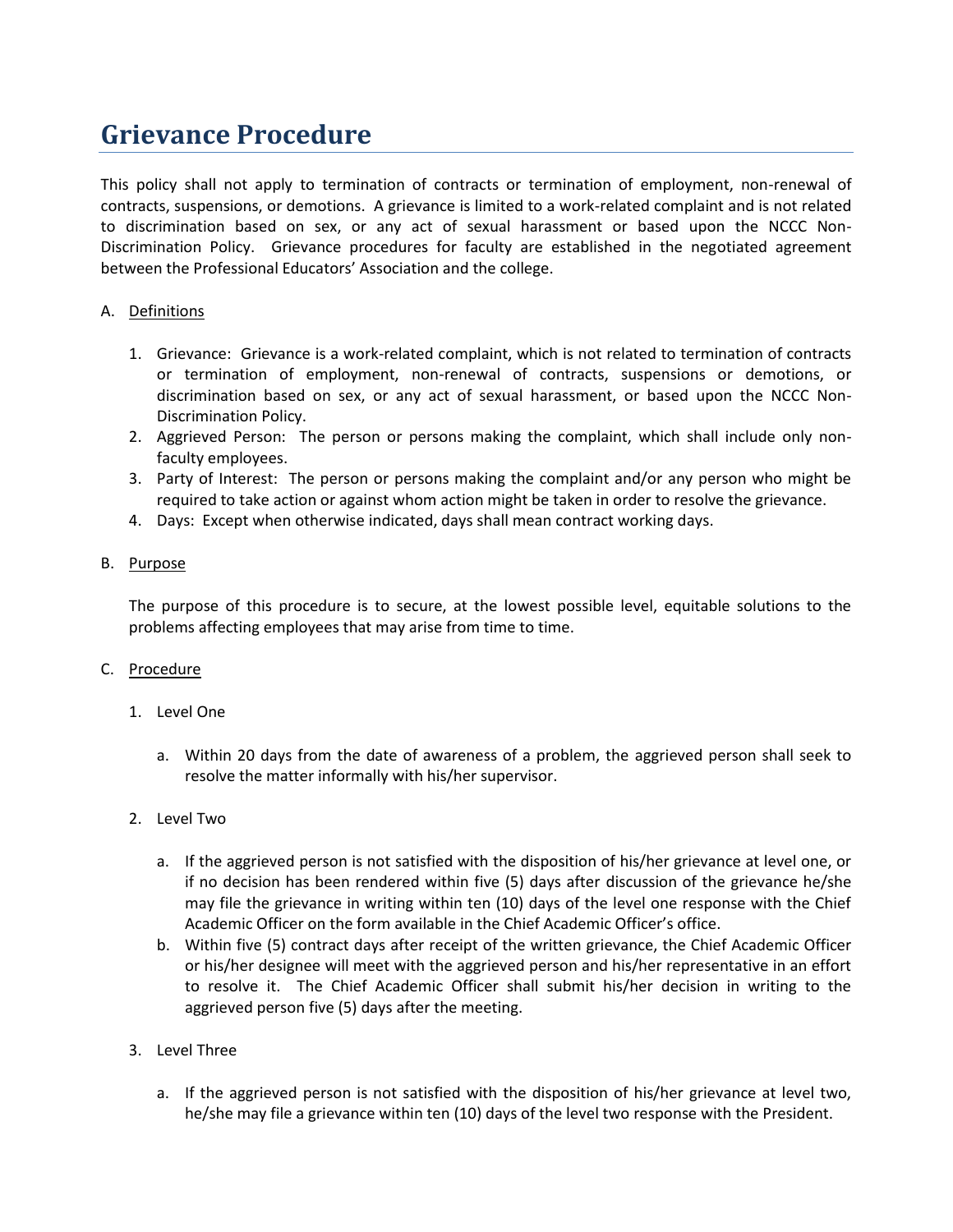- b. Within five (5) days after receipt of the written grievance the President or his/her designee will meet with the aggrieved person and his/her representatives in an effort to resolve it. The President shall submit his/her decision in writing to the aggrieved person within five (5) days of the meeting.
- 4. Level Four
	- a. If the aggrieved person is not satisfied with the disposition of his/her grievance at level three, he/she may file the grievance within ten (10) days of the level three response with the Board of Trustees by filing the grievance with the President.
	- b. Upon receipt of the written grievance by the board, the grievance shall be scheduled at the next regular board meeting or the following regular board meeting if the next meeting is within ten (10) days of the receipt of the grievance by the board. The grievance will be heard in executive session unless otherwise requested by the grievant. The board shall submit its decision in writing to the aggrieved person within five (5) days of the meeting.

# D. Rights of Employee Representation

- 1. No reprisals will be taken by the board or administration against any participant in the grievance procedure by reason of such participation.
- 2. An employee may be represented at all stages of the grievance procedure by himself/herself or, at his/her option, by a representative selected by the grievant.

# E. Miscellaneous

- 1. The number of days indicated at each level should be considered as maximum and every effort should be made to expedite the process. The time limits specified may, however, be extended by mutual agreement.
- 2. In the event a grievance is filed at such time that it cannot be processed through all the steps in this grievance procedure by the end of the contract year, the days shall be those days during which the college office is open for business.
- 3. If at any stage of the grievance procedure, the grievant does not take the next step within the time allotted, the grievance shall be settled in the manner recommended at the last step, or the grievant may advise the administration that the grievance is dropped.
- 4. Decisions rendered at Levels Two, Three, and Four of the grievance procedure will be in writing setting forth the decision and the reasons therefore and will be transmitted promptly to all parties of interest.
- 5. When it is necessary for a representative to attend a grievance hearing during the school day, he/she will, upon notice to the Chief Academic Officer, be released without loss of pay. Any employee whose appearance in such hearings as a witness if necessary will be accorded the same right.
- 6. All documents, communication, and records dealing with the processing of a grievance will be filed in a separate grievance file and will not be kept in the personnel file of any of the participants.
- 7. Forms for filing grievances, serving notices, making appeals, making reports and recommendations, and other necessary documents will be prepared by the administration and made available in the Chief Academic Officer office to facilitate operations of the grievance procedure.
- 8. Time line exception: If the grievant chooses to have representation at any level, the administration will contact the grievant, who may coordinate with his/her representative to determine mutually acceptable dates at each level.